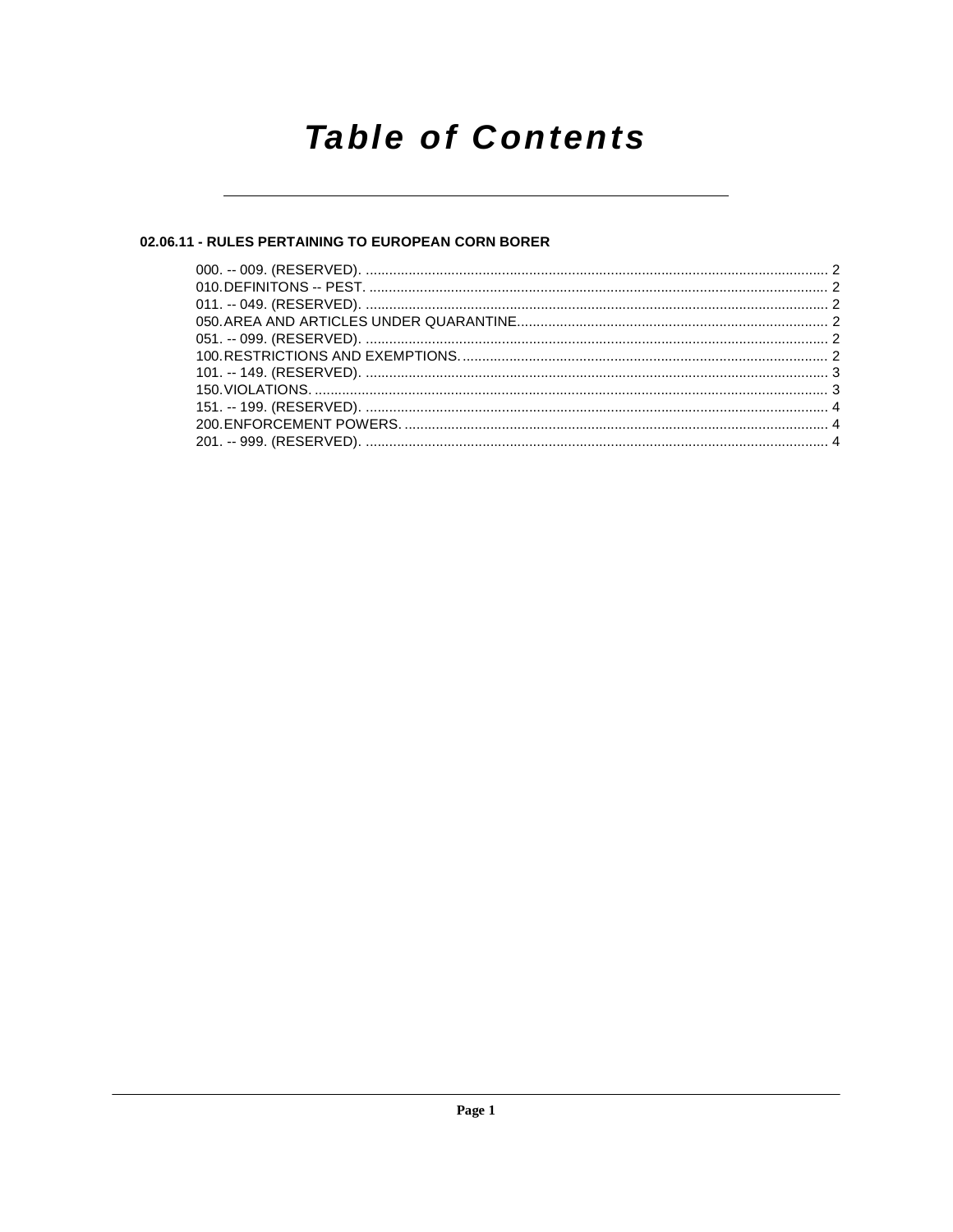#### **IDAPA 02 TITLE 06 Chapter 11**

## **02.06.11 - RULES PERTAINING TO EUROPEAN CORN BORER**

## <span id="page-1-1"></span><span id="page-1-0"></span>**000. -- 009. (RESERVED).**

#### <span id="page-1-9"></span><span id="page-1-2"></span>**010. DEFINITONS -- PEST.**

European corn borer (Ostrinia nubilalis). A moth, family Pyralidae, which is damaging to a wide variety of important food and floral crops. (7-1-93)

### <span id="page-1-3"></span>**011. -- 049. (RESERVED).**

### <span id="page-1-4"></span>**050. AREA AND ARTICLES UNDER QUARANTINE.**

#### <span id="page-1-10"></span><span id="page-1-7"></span>**01. Infested Area**. (7-1-93)

a. Alabama, Arkansas, Colorado, Connecticut, Delaware, Georgia, Illinois, Indiana, Iowa, Kansas, Kentucky, Maine, Maryland, Massachusetts, Michigan, Minnesota, Mississippi, Missouri, Montana, Nebraska, New Hampshire, New Jersey, New York, North Carolina, North Dakota, Ohio, Oklahoma, Pennsylvania, Rhode Island, South Carolina, South Dakota, Tennessee, Vermont, Virginia, West Virginia, Wisconsin, Wyoming, and the District of Columbia. (7-1-93)

b. In Florida, the counties of Calhoun, Escambia, Gadsden, Hamilton, Holmes, Jackson, Jefferson, Madison, Okaloosa, and Santa Rosa. (7-1-93)

c. In Louisiana, the parishes of Bossier, Caddo, Concordia, East Carroll, Franklin, Madison, Morehouse, Natchitoches, Ouachita, Red River, Richland, Tensas, and West Carroll.

In Texas, the counties of Bowie, Carson, Castro, Dallam, Deaf Smith, Gray, Hansford, Hartley, nson, Lipscomb, Moore, Ochiltree, Oldham, Potter, Randall, Roberts, and Sherman. (7-1-93) Hemphill, Hutchinson, Lipscomb, Moore, Ochiltree, Oldham, Potter, Randall, Roberts, and Sherman.

**02. Noninfested Area**. All parishes, counties, states, districts, and territories of the United States not named in the infested area shall be known as the non-infested area. (7-1-93)

#### <span id="page-1-11"></span><span id="page-1-8"></span>**03. Articles And Commodities Covered**. (7-1-93)

a. Corn, broomcorn, sorghum, and sudan grass plants and all parts thereof (including shelled grain and stalks, ears, cobs, and all other parts, fragments, or debris of said plants); (7-1-93)

b. Beans in the pod and pepper fruits; (7-1-93)

c. Plants of aster, chrysanthemum, geranium, hollyhock, dahlia, and gladiolus. (7-1-93)

## <span id="page-1-5"></span>**051. -- 099. (RESERVED).**

#### <span id="page-1-6"></span>**100. RESTRICTIONS AND EXEMPTIONS.**

#### <span id="page-1-13"></span><span id="page-1-12"></span>**01. Restrictions**. (7-1-93)

a. Articles and commodities covered are prohibited entry into Idaho from the infested area unless accompanied by a certificate, issued by an authorized representative of the origin state Department of Agriculture, as provided in Subsections 100.01.a.i. and 100.01.a.ii.: (7-1-93)

i. Shelled grain certificate of treatment stating that the grain has passed through a one-half (1/2) inch or smaller size mesh screen. (7-1-93)

ii. Shelled grain not screened as in Subsection 100.01.a.i. or other articles and commodities certificate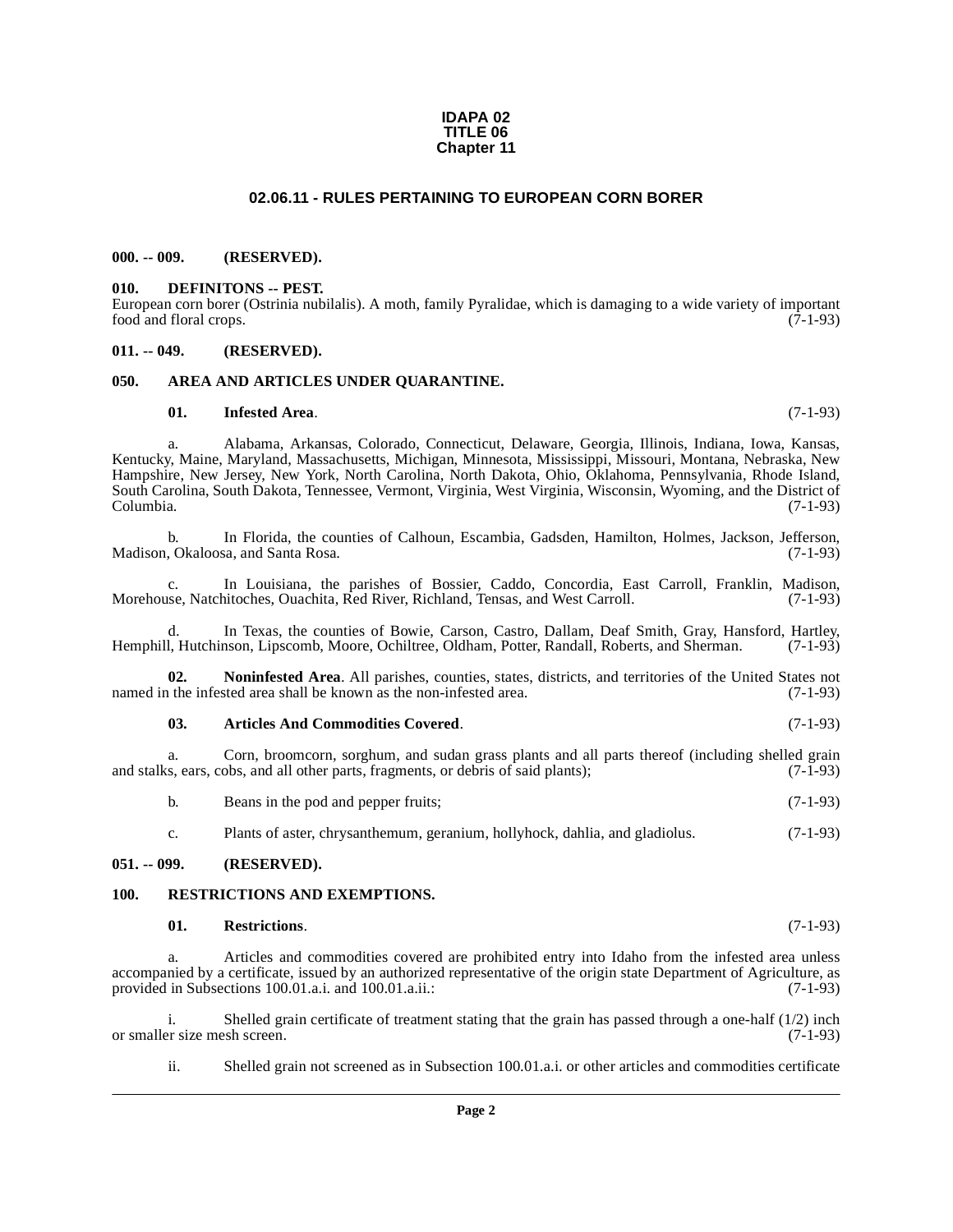| <b>IDAHO ADMINISTRATIVE CODE</b> | <b>IDAPA 02.06.11</b>      |
|----------------------------------|----------------------------|
| <b>Department of Agriculture</b> | <b>European Corn Borer</b> |

of processing and inspection specifying that all of the commodities and articles in the lot or shipment were processed and inspected in conformity with a method and in a manner prescribed by the Director, or his agent, hereinafter referred to as "Director". Such methods are obtainable on request from the Department. (7-1-93)

iii. Articles and commodities covered originating in the parishes of Louisiana and the counties of Florida and Texas which are not infested with European corn borer may enter Idaho if accompanied by a certificate of origin issued by an authorized representative of the origin state Department of Agriculture specifying that no portion of the articles or commodities in the lot or shipment was grown in an area where the European corn borer is known to occur. Origin certification is not required for entry into Idaho of articles and commodities covered which originated in states, districts, and territories in the noninfested area. (7-1-93)

b. All certificates must be dated and set forth the kind and quantity of articles or commodities constituting the lot or shipment covered thereby, the initials and number of the railway car or license number of the truck, and the names and addresses of the shipper and consignee. (7-1-93)

**02. Exemptions**. Certification requirements are waived on the following articles and commodities covered, with the stipulation that such articles and commodities are subject to inspection by the Director and must be free of plant portions or fragments capable of harboring European corn borer. (7-1-93) free of plant portions or fragments capable of harboring European corn borer.

<span id="page-2-2"></span>a. Shelled popcorn, seed for planting or clean sacked grain for human consumption. (7-1-93)

b. Beans in the pod or pepper fruits in lots or shipments of ten (10) pounds or less. (7-1-93)

c. Seedling plants or divisions without stems of the previous year's growth of aster, chrysanthemum or hollyhock. (7-1-93)

- d. Dahlia tubers without stems. (7-1-93)
- e. Gladiolus corms without stems. (7-1-93)
- f. Very pungent types of pepper fruits. (7-1-93)

g. Articles and commodities covered when they have been processed or manufactured in a manner<br>e judgement of the Director eliminates all danger of carrying European corn borer. (7-1-93) that in the judgement of the Director eliminates all danger of carrying European corn borer.

h. The Director may, upon application, issue a permit to a recognized research agency to import a numeral during the quarantined articles listed in Subsection 050.03 for experimental purposes. (7-1-93) specified quantities of the quarantined articles listed in Subsection 050.03 for experimental purposes.

### <span id="page-2-0"></span>**101. -- 149. (RESERVED).**

### <span id="page-2-1"></span>**150. VIOLATIONS.**

<span id="page-2-5"></span><span id="page-2-4"></span>**01. Misdemeanor**. Violations of rules issued under Title 22, Chapter 20, Idaho Code is a misdemeanor. (7-1-93)

### <span id="page-2-3"></span>**02. Incoming Shipments**. (7-1-93)

a. Any or all shipments of lots of the quarantined articles enumerated in Subsection 050.03 arriving in Idaho in violation of this quarantine shall immediately be sent out of the state, destroyed, or treated by a method and in a manner prescribed by the Director at the option and expense of the owner or owners, his or their responsible agents.  $(7-1-93)$ agents.  $(7-1-93)$ 

b. If any lot or shipment certified by the state of origin as prescribed in Subsection 100.01 shall be found to contain materials capable of harboring an infestation, the Director may review the program of the state of origin to determine if it meets the requirements of these rules. (7-1-93) origin to determine if it meets the requirements of these rules.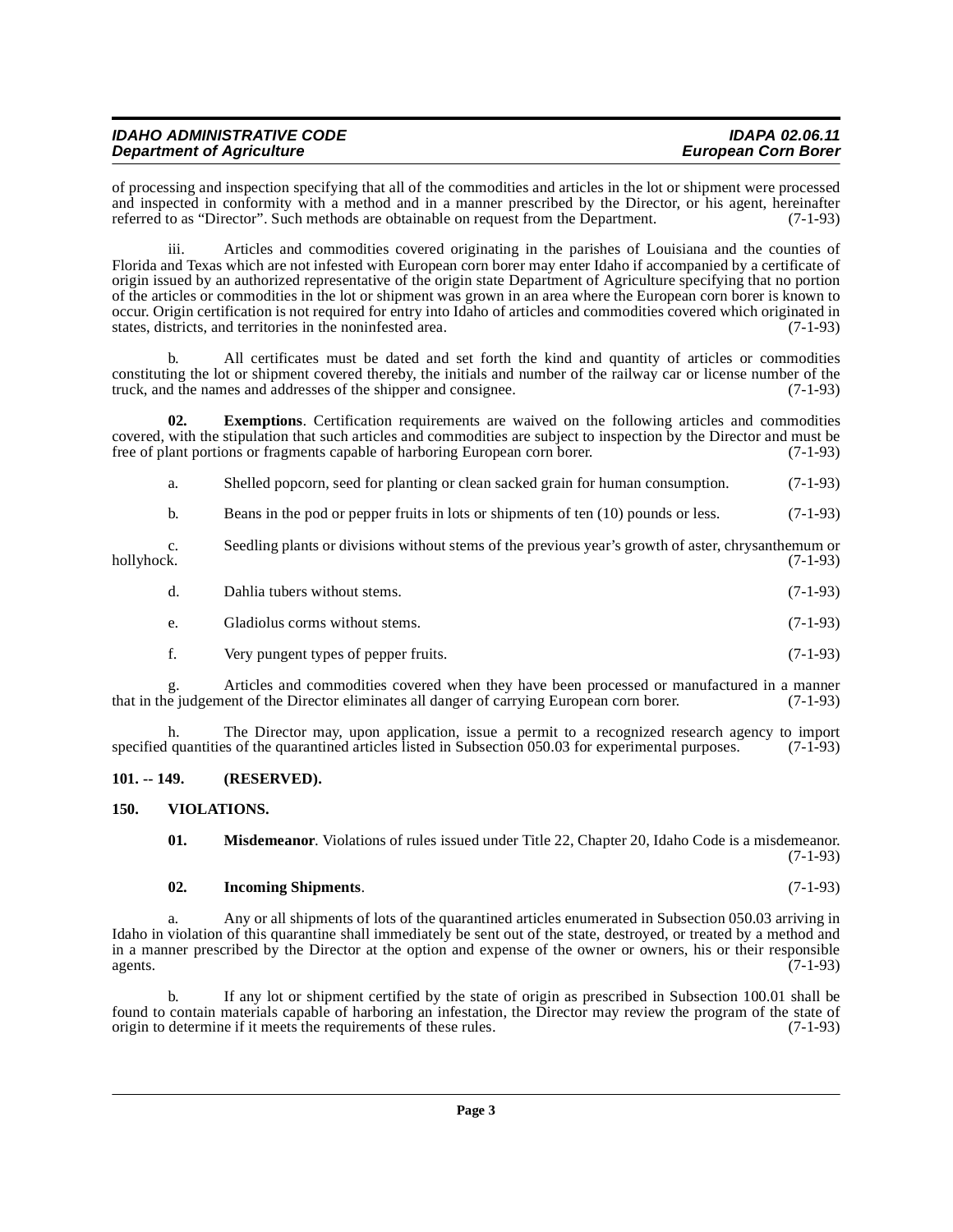## **IDAHO ADMINISTRATIVE CODE IDAPA 02.06.11 Department of Agriculture European Corn Borer**

# <span id="page-3-0"></span>**151. -- 199. (RESERVED).**

### <span id="page-3-3"></span><span id="page-3-1"></span>**200. ENFORCEMENT POWERS.**

The Director of the Idaho Department of Agriculture is empowered to carry out all provisions of these rules. (7-1-93)

<span id="page-3-2"></span>**201. -- 999. (RESERVED).**